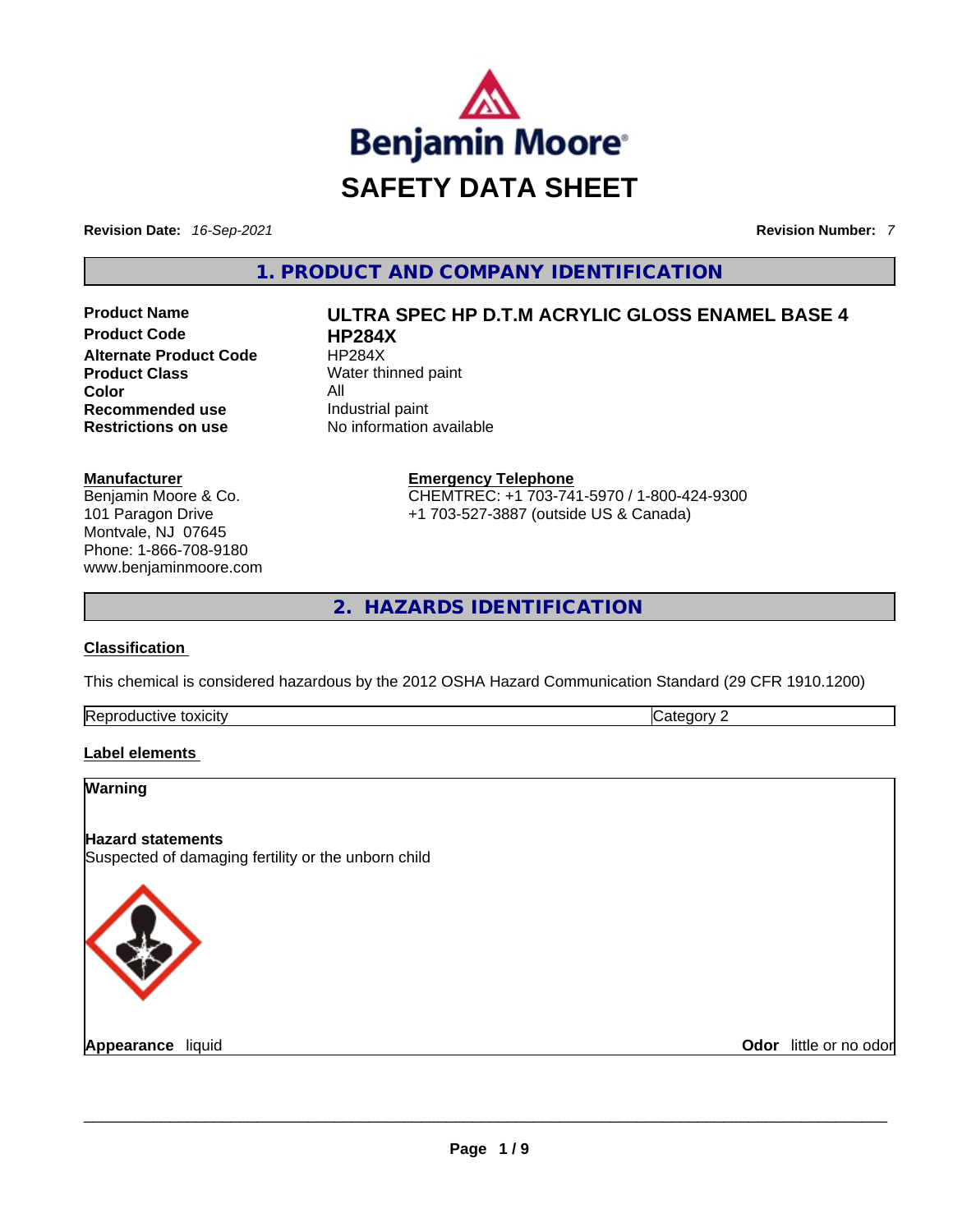## **Precautionary Statements - Prevention**

Obtain special instructions before use Do not handle until all safety precautions have been read and understood Use personal protective equipment as required

## **Precautionary Statements - Response**

IF exposed or concerned: Get medical advice/attention

## **Precautionary Statements - Storage**

Store locked up

#### **Precautionary Statements - Disposal**

Dispose of contents/container to an approved waste disposal plant

## **Hazards not otherwise classified (HNOC)**

Not applicable

#### **Other information**

No information available

 **WARNING:** This product contains isothiazolinone compounds at levels of <0.1%. These substances are biocides commonly found in most paints and a variety of personal care products as a preservative. Certain individuals may be sensitive or allergic to these substances, even at low levels.

## **3. COMPOSITION INFORMATION ON COMPONENTS**

| Chemical name                                                               | CAS No.   | Weight-% |
|-----------------------------------------------------------------------------|-----------|----------|
| .<br>-trimethvl-1<br>1.3-pentanediol diisobutvrate<br>$(1 - 1)$<br>۰. ــ ــ | 6846-50-0 |          |
| phosphate<br>∠inc∴                                                          | 79-90-0   |          |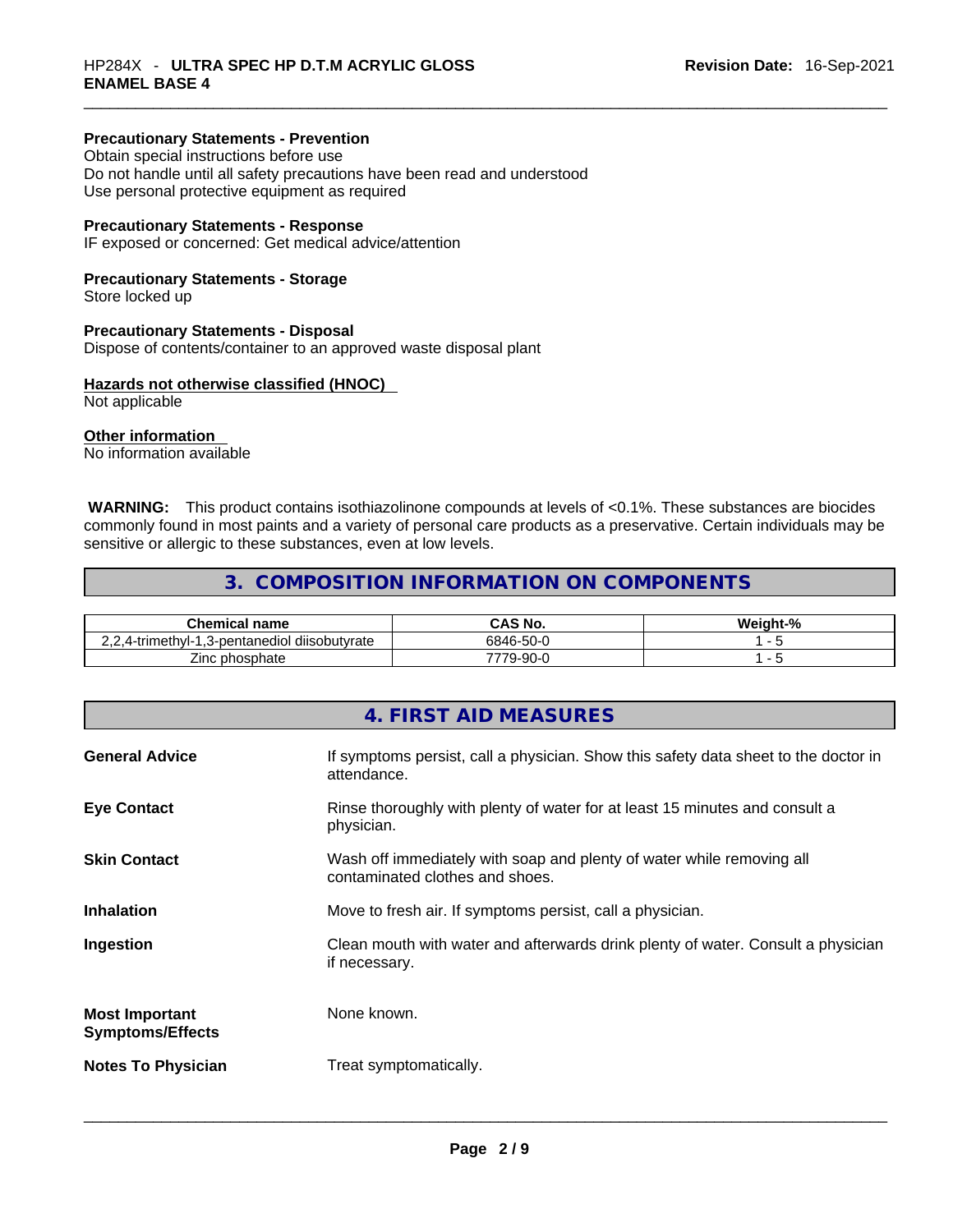# **5. FIRE-FIGHTING MEASURES**

| <b>Suitable Extinguishing Media</b>                                              | Use extinguishing measures that are appropriate to local<br>circumstances and the surrounding environment.                                   |
|----------------------------------------------------------------------------------|----------------------------------------------------------------------------------------------------------------------------------------------|
| Protective equipment and precautions for firefighters                            | As in any fire, wear self-contained breathing apparatus<br>pressure-demand, MSHA/NIOSH (approved or equivalent)<br>and full protective gear. |
| <b>Specific Hazards Arising From The Chemical</b>                                | Closed containers may rupture if exposed to fire or<br>extreme heat.                                                                         |
| Sensitivity to mechanical impact                                                 | N <sub>0</sub>                                                                                                                               |
| Sensitivity to static discharge                                                  | No                                                                                                                                           |
| <b>Flash Point Data</b><br>Flash point (°F)<br>Flash Point (°C)<br><b>Method</b> | 250<br>121<br><b>PMCC</b>                                                                                                                    |
| <b>Flammability Limits In Air</b>                                                |                                                                                                                                              |
| Lower flammability limit:<br><b>Upper flammability limit:</b>                    | Not applicable<br>Not applicable                                                                                                             |
| Flammability: 1<br>NFPA<br>Health: $2$                                           | <b>Instability: 0</b><br><b>Special: Not Applicable</b>                                                                                      |
| <b>NFPA Legend</b><br>0 - Not Hazardous<br>1 - Slightly                          |                                                                                                                                              |

- 
- 2 Moderate
- 3 High
- 4 Severe

*The ratings assigned are only suggested ratings, the contractor/employer has ultimate responsibilities for NFPA ratings where this system is used.* 

*Additional information regarding the NFPA rating system is available from the National Fire Protection Agency (NFPA) at www.nfpa.org.* 

## **6. ACCIDENTAL RELEASE MEASURES**

| <b>Personal Precautions</b>      | Avoid contact with skin, eyes and clothing. Ensure adequate ventilation.                             |
|----------------------------------|------------------------------------------------------------------------------------------------------|
| <b>Other Information</b>         | Prevent further leakage or spillage if safe to do so.                                                |
| <b>Environmental precautions</b> | See Section 12 for additional Ecological Information.                                                |
| <b>Methods for Cleaning Up</b>   | Soak up with inert absorbent material. Sweep up and shovel into suitable<br>containers for disposal. |

# **7. HANDLING AND STORAGE**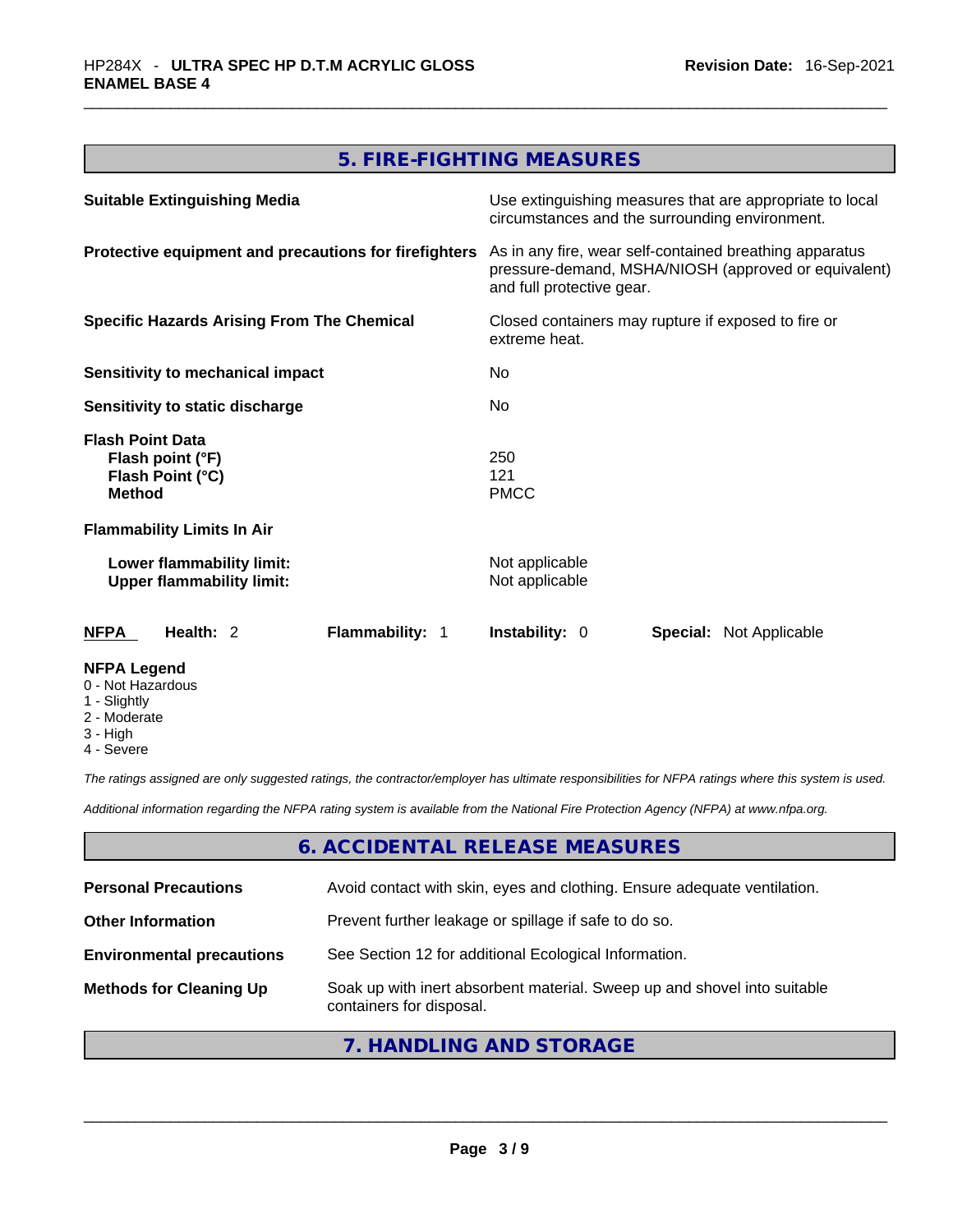| <b>Handling</b>               | Avoid contact with skin, eyes and clothing. Avoid breathing vapors, spray mists or<br>sanding dust. In case of insufficient ventilation, wear suitable respiratory<br>equipment. |
|-------------------------------|----------------------------------------------------------------------------------------------------------------------------------------------------------------------------------|
| <b>Storage</b>                | Keep container tightly closed. Keep out of the reach of children.                                                                                                                |
| <b>Incompatible Materials</b> | No information available                                                                                                                                                         |

**8. EXPOSURE CONTROLS/PERSONAL PROTECTION** 

## **Exposure Limits**

*No exposure limits have been established for this product.* 

**Legend**

| <b>Engineering Measures</b>          | Ensure adequate ventilation, especially in confined areas.                                                                                                                                                                                                                                                                   |
|--------------------------------------|------------------------------------------------------------------------------------------------------------------------------------------------------------------------------------------------------------------------------------------------------------------------------------------------------------------------------|
| <b>Personal Protective Equipment</b> |                                                                                                                                                                                                                                                                                                                              |
| <b>Eye/Face Protection</b>           | Safety glasses with side-shields.                                                                                                                                                                                                                                                                                            |
| <b>Skin Protection</b>               | Protective gloves and impervious clothing.                                                                                                                                                                                                                                                                                   |
| <b>Respiratory Protection</b>        | In operations where exposure limits are exceeded, use a NIOSH approved<br>respirator that has been selected by a technically qualified person for the specific<br>work conditions. When spraying the product or applying in confined areas, wear a<br>NIOSH approved respirator specified for paint spray or organic vapors. |
| <b>Hygiene Measures</b>              | Avoid contact with skin, eyes and clothing. Remove and wash contaminated<br>clothing before re-use. Wash thoroughly after handling.                                                                                                                                                                                          |

**9. PHYSICAL AND CHEMICAL PROPERTIES** 

| Density (Ibs/gal)<br>$8.5 - 8.6$<br>$1.02 - 1.04$<br><b>Specific Gravity</b><br>No information available<br>рH<br>No information available<br><b>Viscosity (cps)</b><br>No information available<br>Solubility(ies)<br>No information available<br><b>Water solubility</b><br>No information available<br><b>Evaporation Rate</b><br>No information available<br>Vapor pressure<br>No information available<br>Vapor density<br>Wt. % Solids<br>$35 - 45$<br>$35 - 45$<br>Vol. % Solids<br>$55 - 65$<br>Wt. % Volatiles<br>$55 - 65$<br>Vol. % Volatiles<br>< 150<br><b>VOC Regulatory Limit (g/L)</b><br><b>Boiling Point (°F)</b><br>212<br>100<br><b>Boiling Point (°C)</b> |  |
|--------------------------------------------------------------------------------------------------------------------------------------------------------------------------------------------------------------------------------------------------------------------------------------------------------------------------------------------------------------------------------------------------------------------------------------------------------------------------------------------------------------------------------------------------------------------------------------------------------------------------------------------------------------------------------|--|
|--------------------------------------------------------------------------------------------------------------------------------------------------------------------------------------------------------------------------------------------------------------------------------------------------------------------------------------------------------------------------------------------------------------------------------------------------------------------------------------------------------------------------------------------------------------------------------------------------------------------------------------------------------------------------------|--|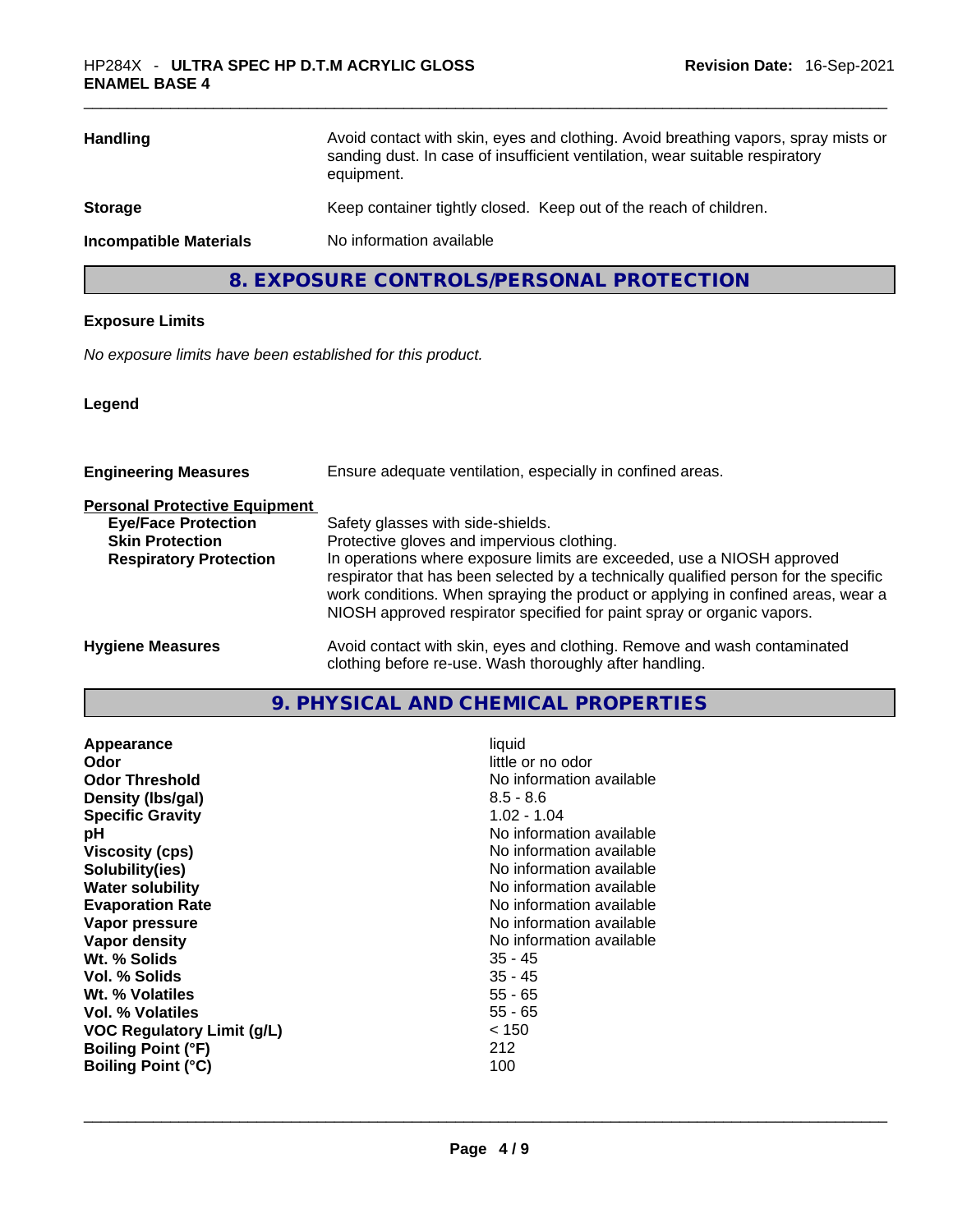| Freezing point (°F)                  | 32                       |
|--------------------------------------|--------------------------|
| <b>Freezing Point (°C)</b>           | 0                        |
| Flash point (°F)                     | 250                      |
| Flash Point (°C)                     | 121                      |
| <b>Method</b>                        | <b>PMCC</b>              |
| Flammability (solid, gas)            | Not applicable           |
| <b>Upper flammability limit:</b>     | Not applicable           |
| Lower flammability limit:            | Not applicable           |
| <b>Autoignition Temperature (°F)</b> | No information available |
| <b>Autoignition Temperature (°C)</b> | No information available |
| Decomposition Temperature (°F)       | No information available |
| Decomposition Temperature (°C)       | No information available |
| <b>Partition coefficient</b>         | No information available |

# **10. STABILITY AND REACTIVITY**

| <b>Reactivity</b>                       | Not Applicable                           |
|-----------------------------------------|------------------------------------------|
| <b>Chemical Stability</b>               | Stable under normal conditions.          |
| <b>Conditions to avoid</b>              | Prevent from freezing.                   |
| <b>Incompatible Materials</b>           | No materials to be especially mentioned. |
| <b>Hazardous Decomposition Products</b> | None under normal use.                   |
| Possibility of hazardous reactions      | None under normal conditions of use.     |

# **11. TOXICOLOGICAL INFORMATION**

| <b>Product Information</b>                                                                   |                                                                                                                                                                                                                                                                                                              |  |
|----------------------------------------------------------------------------------------------|--------------------------------------------------------------------------------------------------------------------------------------------------------------------------------------------------------------------------------------------------------------------------------------------------------------|--|
| Information on likely routes of exposure                                                     |                                                                                                                                                                                                                                                                                                              |  |
|                                                                                              | <b>Principal Routes of Exposure</b> Eye contact, skin contact and inhalation.                                                                                                                                                                                                                                |  |
| <b>Acute Toxicity</b>                                                                        |                                                                                                                                                                                                                                                                                                              |  |
| <b>Product Information</b>                                                                   | No information available                                                                                                                                                                                                                                                                                     |  |
| Symptoms related to the physical, chemical and toxicological characteristics                 |                                                                                                                                                                                                                                                                                                              |  |
| <b>Symptoms</b>                                                                              | No information available                                                                                                                                                                                                                                                                                     |  |
| Delayed and immediate effects as well as chronic effects from short and long-term exposure   |                                                                                                                                                                                                                                                                                                              |  |
| Eye contact<br><b>Skin contact</b><br><b>Inhalation</b><br>Ingestion<br><b>Sensitization</b> | May cause slight irritation.<br>Substance may cause slight skin irritation. Prolonged or repeated contact may dry<br>skin and cause irritation.<br>May cause irritation of respiratory tract.<br>Ingestion may cause gastrointestinal irritation, nausea, vomiting and diarrhea.<br>No information available |  |
|                                                                                              |                                                                                                                                                                                                                                                                                                              |  |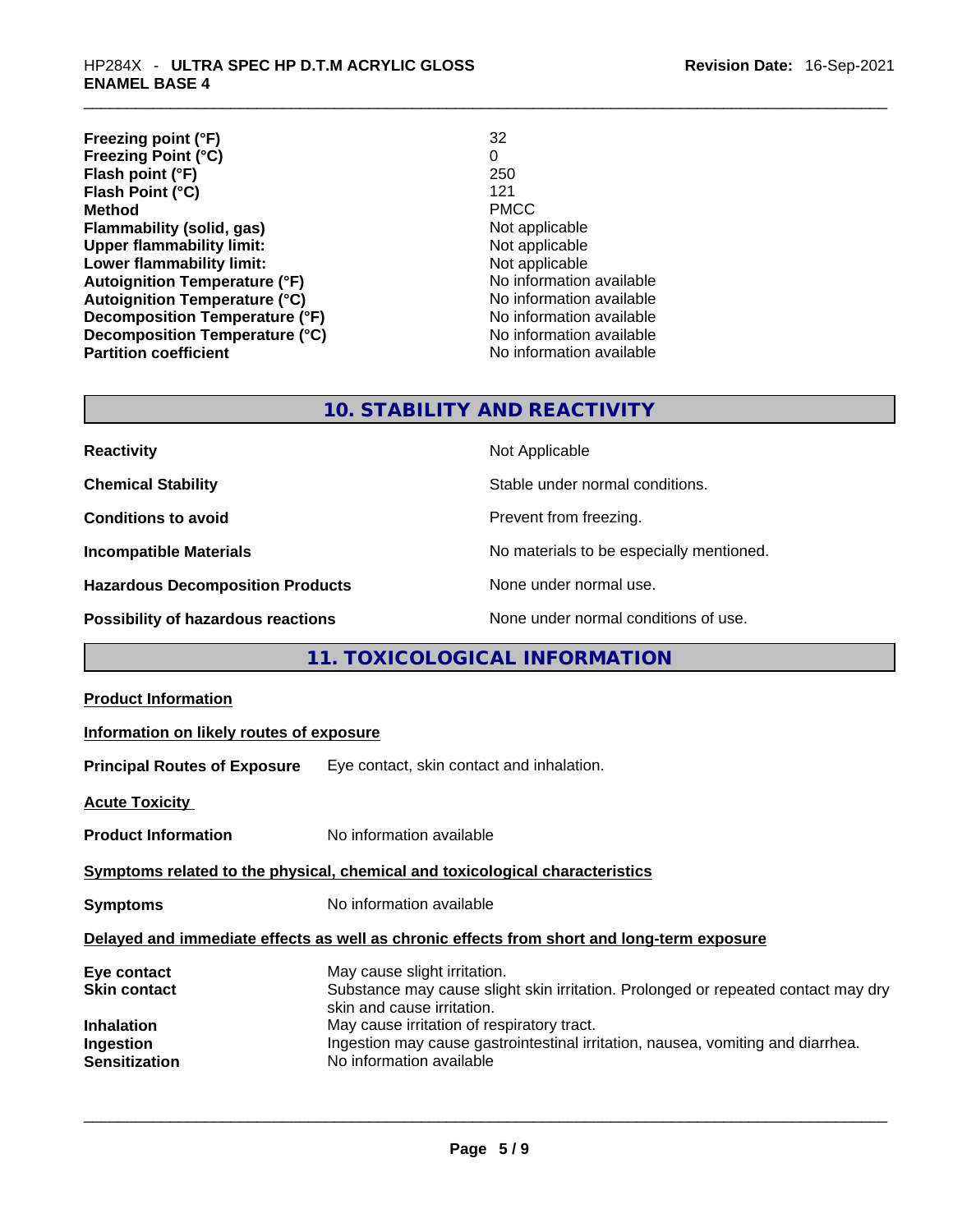| <b>Neurological Effects</b>     | No information available.                                                       |
|---------------------------------|---------------------------------------------------------------------------------|
| <b>Mutagenic Effects</b>        | No information available.                                                       |
| <b>Reproductive Effects</b>     | Possible risk of impaired fertility. Possible risk of harm to the unborn child. |
| <b>Developmental Effects</b>    | No information available.                                                       |
| <b>Target organ effects</b>     | No information available.                                                       |
| <b>STOT - single exposure</b>   | No information available.                                                       |
| <b>STOT - repeated exposure</b> | No information available.                                                       |
| Other adverse effects           | No information available.                                                       |
| <b>Aspiration Hazard</b>        | No information available                                                        |

## **Numerical measures of toxicity**

#### **The following values are calculated based on chapter 3.1 of the GHS document**

| <b>ATEmix (oral)</b>   | 47972 mg/kg  |
|------------------------|--------------|
| <b>ATEmix (dermal)</b> | 162726 mg/kg |

## **Component Information**

| Chemical name                   | Oral LD50            | Dermal LD50 | Inhalation LC50      |
|---------------------------------|----------------------|-------------|----------------------|
| 2,2,4-trimethyl-1,3-pentanediol | $>$ 3200 mg/kg (Rat) |             | > 5.3 mg/L (Rat) 6 h |
| diisobutyrate                   |                      |             |                      |
| 6846-50-0                       |                      |             |                      |
| Zinc phosphate                  | $>$ 5000 mg/kg (Rat) |             |                      |
| 7779-90-0                       |                      |             |                      |

## **Chronic Toxicity**

## **Carcinogenicity**

*There are no known carcinogenic chemicals in this product above reportable levels.* 

## **12. ECOLOGICAL INFORMATION**

## **Ecotoxicity Effects**

The environmental impact of this product has not been fully investigated.

## **Product Information**

## **Acute Toxicity to Fish**

No information available

## **Acute Toxicity to Aquatic Invertebrates**

No information available

## **Acute Toxicity to Aquatic Plants**

No information available

## **Persistence / Degradability**

No information available.

**Bioaccumulation**<br>No information available. No information available. \_\_\_\_\_\_\_\_\_\_\_\_\_\_\_\_\_\_\_\_\_\_\_\_\_\_\_\_\_\_\_\_\_\_\_\_\_\_\_\_\_\_\_\_\_\_\_\_\_\_\_\_\_\_\_\_\_\_\_\_\_\_\_\_\_\_\_\_\_\_\_\_\_\_\_\_\_\_\_\_\_\_\_\_\_\_\_\_\_\_\_\_\_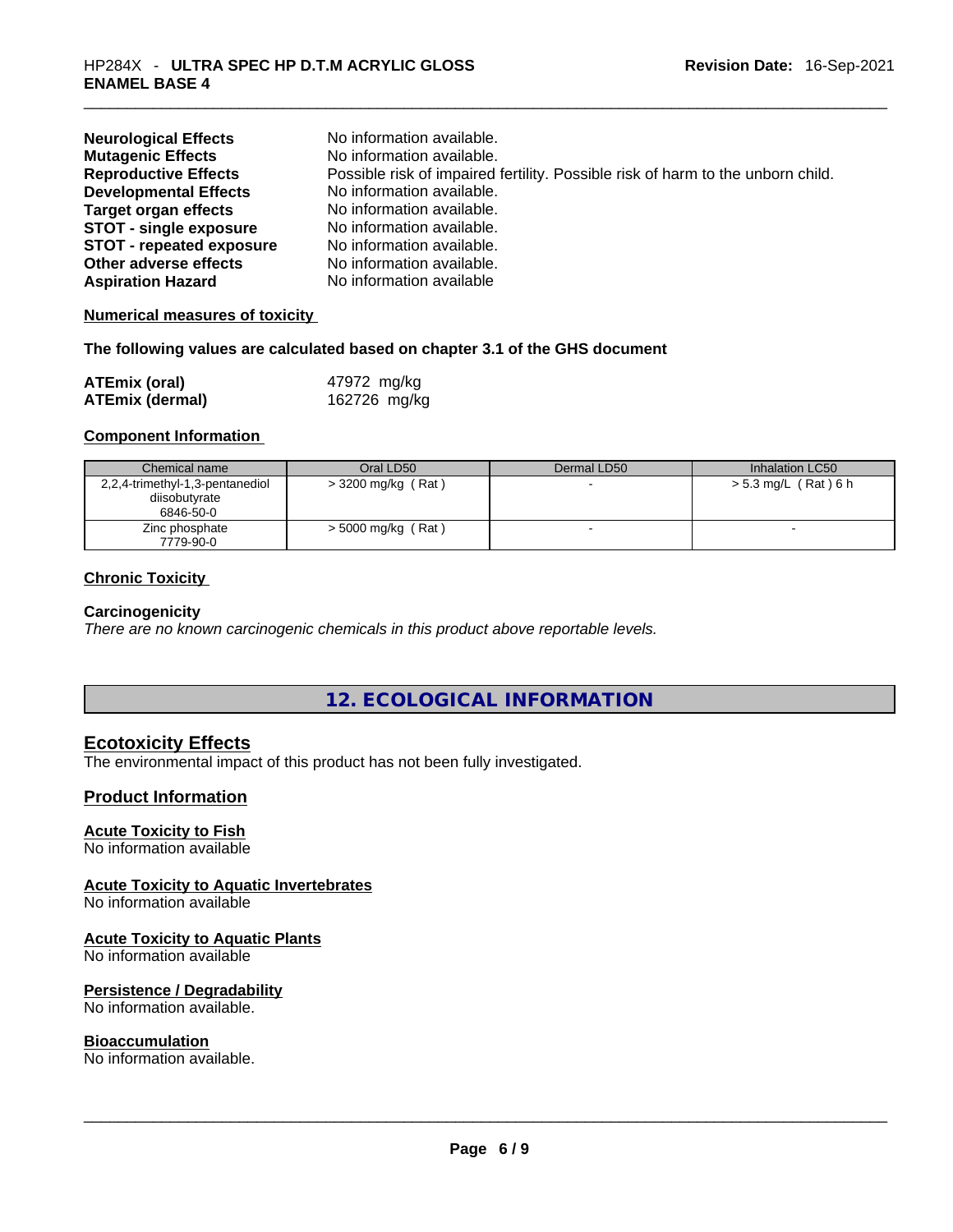## **Mobility in Environmental Media**

No information available.

## **Ozone**

No information available

## **Component Information**

#### **Acute Toxicity to Fish**

No information available

## **Acute Toxicity to Aquatic Invertebrates**

No information available

#### **Acute Toxicity to Aquatic Plants**

No information available

|                                                             | 13. DISPOSAL CONSIDERATIONS                                                                                                                                                                                               |
|-------------------------------------------------------------|---------------------------------------------------------------------------------------------------------------------------------------------------------------------------------------------------------------------------|
| <b>Waste Disposal Method</b>                                | Dispose of in accordance with federal, state, and local regulations. Local<br>requirements may vary, consult your sanitation department or state-designated<br>environmental protection agency for more disposal options. |
|                                                             | 14. TRANSPORT INFORMATION                                                                                                                                                                                                 |
| <b>DOT</b>                                                  | Not regulated                                                                                                                                                                                                             |
| <b>ICAO / IATA</b>                                          | Not regulated                                                                                                                                                                                                             |
| <b>IMDG / IMO</b>                                           | Not regulated                                                                                                                                                                                                             |
|                                                             | <b>15. REGULATORY INFORMATION</b>                                                                                                                                                                                         |
| <b>International Inventories</b>                            |                                                                                                                                                                                                                           |
| <b>TSCA: United States</b><br><b>DSL: Canada</b>            | Yes - All components are listed or exempt.<br>Yes - All components are listed or exempt.                                                                                                                                  |
| <b>Federal Regulations</b>                                  |                                                                                                                                                                                                                           |
| SARA 311/312 hazardous categorization                       |                                                                                                                                                                                                                           |
| Acute health hazard                                         | <b>No</b>                                                                                                                                                                                                                 |
| <b>Chronic Health Hazard</b>                                | Yes                                                                                                                                                                                                                       |
| Fire hazard                                                 | No                                                                                                                                                                                                                        |
| Sudden release of pressure hazard<br><b>Reactive Hazard</b> | No.                                                                                                                                                                                                                       |
|                                                             | No                                                                                                                                                                                                                        |
| <b>SARA 313</b>                                             |                                                                                                                                                                                                                           |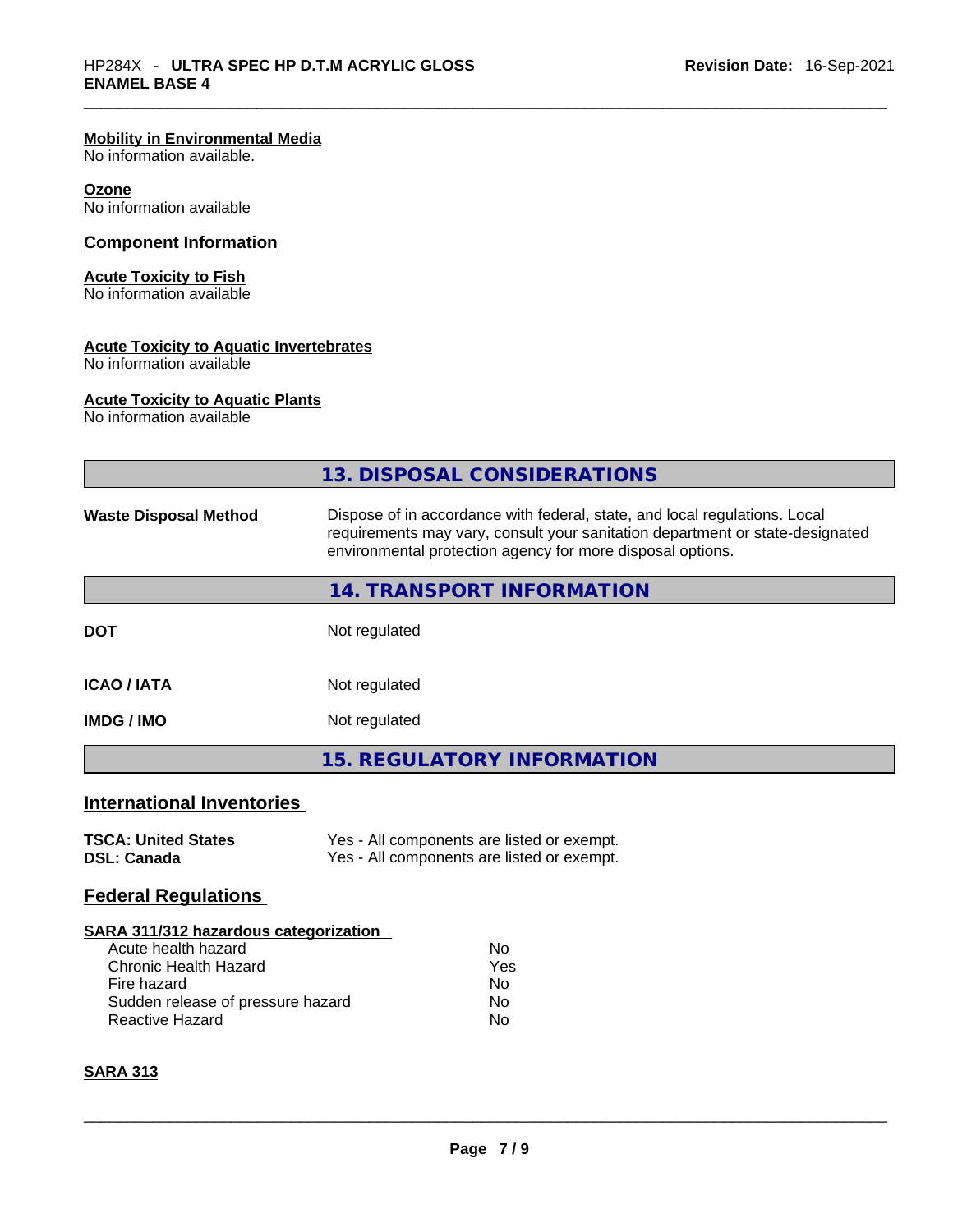Section 313 of Title III of the Superfund Amendments and Reauthorization Act of 1986 (SARA). This product contains a chemical or chemicals which are subject to the reporting requirements of the Act and Title 40 of the Code of Federal Regulations, Part 372:

| <b>Chemical name</b> | CAS No.   | Weight-% | <b>CERCLA/SARA 313</b><br>(de minimis concentration) |
|----------------------|-----------|----------|------------------------------------------------------|
| Zinc phosphate       | 7779-90-0 |          |                                                      |

## **Clean Air Act,Section 112 Hazardous Air Pollutants (HAPs) (see 40 CFR 61)**

This product contains the following HAPs:

*None*

## **US State Regulations**

## **California Proposition 65**

**WARNING:** This product can expose you to chemicals including Crystalline Silica, which are known to the State of California to cause cancer, and Toluene which are known to the State of California to cause birth defects or other reproductive harm. For more information go to www.P65Warnings.ca.gov.

## **State Right-to-Know**

| $  -$<br>.hem          | м | Ν۵۱۸<br><b>Larcay</b> | . |
|------------------------|---|-----------------------|---|
| $\angle$ inc $\degree$ |   |                       |   |

#### **Legend**

X - Listed

## **16. OTHER INFORMATION**

| HMIS | Health: $2^*$ | <b>Flammability: 1</b> | <b>Reactivity: 0 PPE: -</b> |  |
|------|---------------|------------------------|-----------------------------|--|
|      |               |                        |                             |  |

## **HMIS Legend**

- 0 Minimal Hazard
- 1 Slight Hazard
- 2 Moderate Hazard
- 3 Serious Hazard
- 4 Severe Hazard
- \* Chronic Hazard

X - Consult your supervisor or S.O.P. for "Special" handling instructions.

Note: The PPE rating has intentionally been left blank. Choose appropriate PPE that will protect employees from the hazards the material will *present under the actual normal conditions of use.* 

*Caution: HMISÒ ratings are based on a 0-4 rating scale, with 0 representing minimal hazards or risks, and 4 representing significant hazards or risks. Although HMISÒ ratings are not required on MSDSs under 29 CFR 1910.1200, the preparer, has chosen to provide them. HMISÒ ratings are to be used only in conjunction with a fully implemented HMISÒ program by workers who have received appropriate HMISÒ training. HMISÒ is a registered trade and service mark of the NPCA. HMISÒ materials may be purchased exclusively from J. J. Keller (800) 327-6868.*